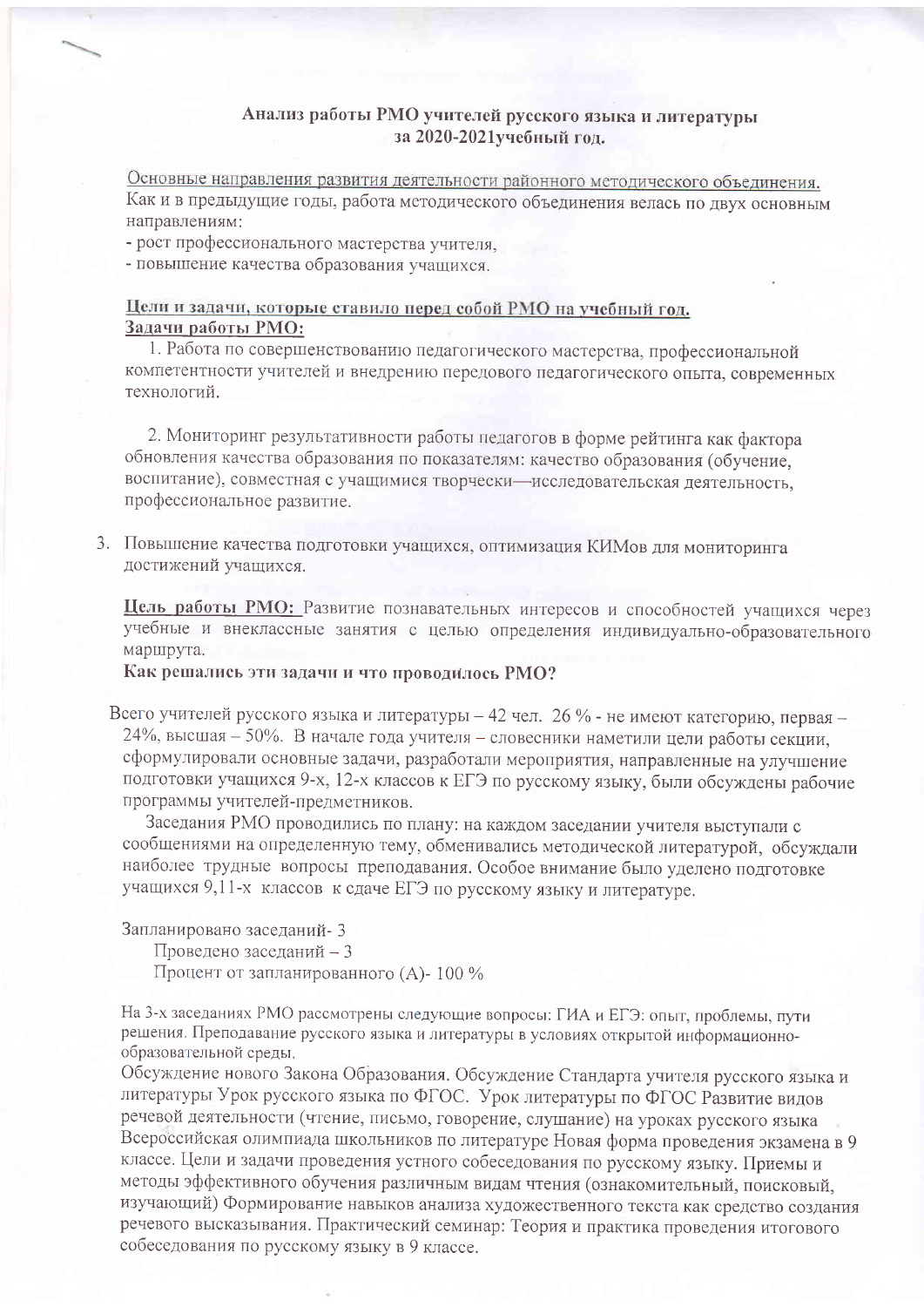## Использование современных образовательных технологий.

Все учителя РМО владеют следующими технологиями: ИКТ технологии, здоровьесберегающие технологии, проблемное обучение, развивающее обучение, проектноисследовательская технология. интерактивные технологии технология критического мышления.

# Работа по повышению качества образования обучающихся.

Работа с одарёнными детьми: подготовка к олимпиадам различного уровня, индивидуальная работа со слабоуспевающими (после уроков, в каникулы), совместно с учащимися подготовка презентаций к урокам, к внеклассным мероприятиям, кружковая работа, подготовка различных проектов, направленных на повышение качества образования, участие в различных конкурсах на разных уровнях.

В своей работе учителя языков и литературы учитывали особенности школьной образовательной программы, работая с классами различного профиля, уровня обученности и знаний, формы обучения, а также с учетом психологических особенностей учащихся. Применяли, принятые в школе педагогические системы; учебные планы по предметам для классов с различными формами обучения; различные виды планирования.

## Мероприятия, направленные на улучшение подготовки учащихся к ЕГЭ по русскому языку.

- 1. На каждом уроке выделять время для комплексной работы с текстом (с использованием элементов тестирования).
- 2. Учить сравнительному анализу текстов.
- 3. При анализе литературных произведений больше внимания уделять изобразительновыразительным средствам языка.
- 4. Улучшить работу на уроках по лексике и орфоэпии.
- 5. Каждому словеснику тщательно проработать КИМы по русскому языку и литературе и стараться использовать их на каждом уроке.
- 6. Большое внимание уделять написанию сочинений рассуждений и других жанров.
- 3. Участие педагогов в теоретических заседаниях РМО:

|                | ФИО                         | Тема выступления                                                                                                    | Дата        |
|----------------|-----------------------------|---------------------------------------------------------------------------------------------------------------------|-------------|
|                | педагога                    |                                                                                                                     | выступления |
|                | Чередниченко<br>$B.\Gamma.$ | Методы и приемы работы с<br>учащимися с ОВЗ на уроках<br>русского языка и литературы в<br>условиях реализации ФГОС  | 24.08.2020  |
| $\overline{2}$ | Холодкова<br>H.B.           | Подготовка к ГИА учащихся 9<br>класса по русскому языку<br>(устному и письменному) на<br>уроках и внеурочное время. | 24.08.2020  |
| $\mathcal{L}$  | Голубева А.Ф.               | Дислексия - это болезнь или<br>норма в развитии современного<br>школьника.                                          | 29.10.2020  |
| 4              | Забродская<br>H.B.          | «Формирование речевой<br>компетенции на уроках развития<br>речи»                                                    | 29.10.2020  |
| 5              | Егорова О.В.                | Итоговая аттестация 2021.                                                                                           | 13.04.2021  |

Деятельность РМО с детьми, имеющими повышенный интерес к предмету: